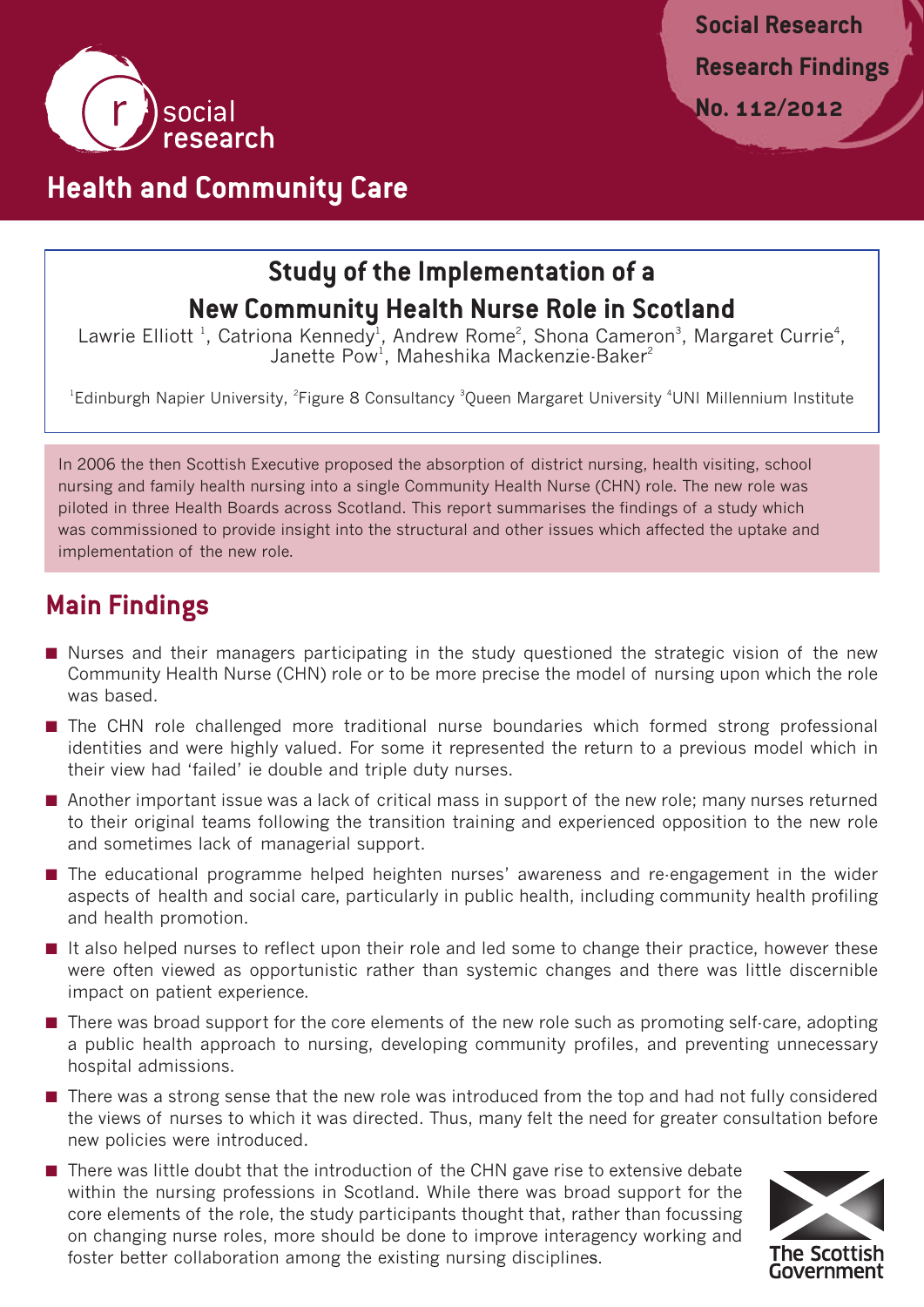### **Background**

In 2006 the then Scottish Executive, as part of the modernisation of the National Health Service began a radical and far reaching review of nursing in the community. The Review of Nursing in the Community (RONIC) proposed the absorption of district nursing, health visiting, school nursing and family health nursing into a single Community Health Nurse (CHN) role. The new role was piloted in three Health Boards across Scotland, namely Highland, Borders and Tayside. This research was commissioned to provide insight into the structural and other issues which affected the uptake and implementation of the CHN.

#### **Methods**

The evaluation comprised focus groups and interviews in the three pilot areas. In total 75 nurses participated in the study which included: 20 nurses who completed the transition education for the new role, 35 nurses who did not transition and 20 nurse managers. Those transitioned were mainly Health Visitors, District Nurses and Public Health Nurses.

## **Main findings**

#### **Strategic vision**

Nurses and their managers participating in the study questioned the strategic vision of the new Community Health Nurse Role or to be more precise the model of nursing upon which the role was based. For many it represented a return to a previous model which in their view had 'failed' i.e., double and triple duty nurses. Furthermore it was strongly associated with the extended family which was thought to be outdated and no longer fitted modern family structures. The CHN role challenged more traditional nurse boundaries which formed strong professional identities and were highly valued. Some concerns were raised regarding the effectiveness of transition education in helping nurses change their identity and sustain their new role. Another important issue was that of critical mass. Many nurses returned to their original teams after the transition education and experienced opposition to the new role. In some instances they also lacked managerial support.

#### **Reported impact on knowledge and practice**

The transition education helped heighten nurses' awareness and re-engagement in the wider aspects of health and social care. This was particularly so in public health, including community health profiling and health promotion. It also helped them to reflect upon their role and led some to change their practice. Notable examples included district nurses, public health nurses and health visitors conducting immunisation programmes; health visitors taking on district nurse duties such as taking bloods and changing dressings; and health visitors and public health nurses visiting schools. However these were often viewed as opportunistic rather than systemic changes and there was little discernible impact on patient experience. There was support for the notion that the new role could be more easily accommodated in nursing teams that already worked with a range of health professions and other disciplines.

#### **Their view of the future**

There was little doubt that the introduction of the CHN gave rise to extensive debate within the nursing professions in Scotland. There was broad support for the core elements such as promoting self-care, adopting a public health approach to nursing, developing community profiles, and preventing unnecessary hospital admissions. However nurses thought that, rather than focussing on changing nurse roles, more should be done to improve interagency working and foster better collaboration among the existing nursing disciplines. Some examples were offered including identifying a single point of access to health and social care, greater liaison with nursing colleagues to improve patient management, and multidisciplinary team meetings to improve communication. There was a strong sense that the new role was introduced from the top and had not fully considered the views of nurses to which it was directed. Thus, many felt the need for greater consultation before new policies were introduced.